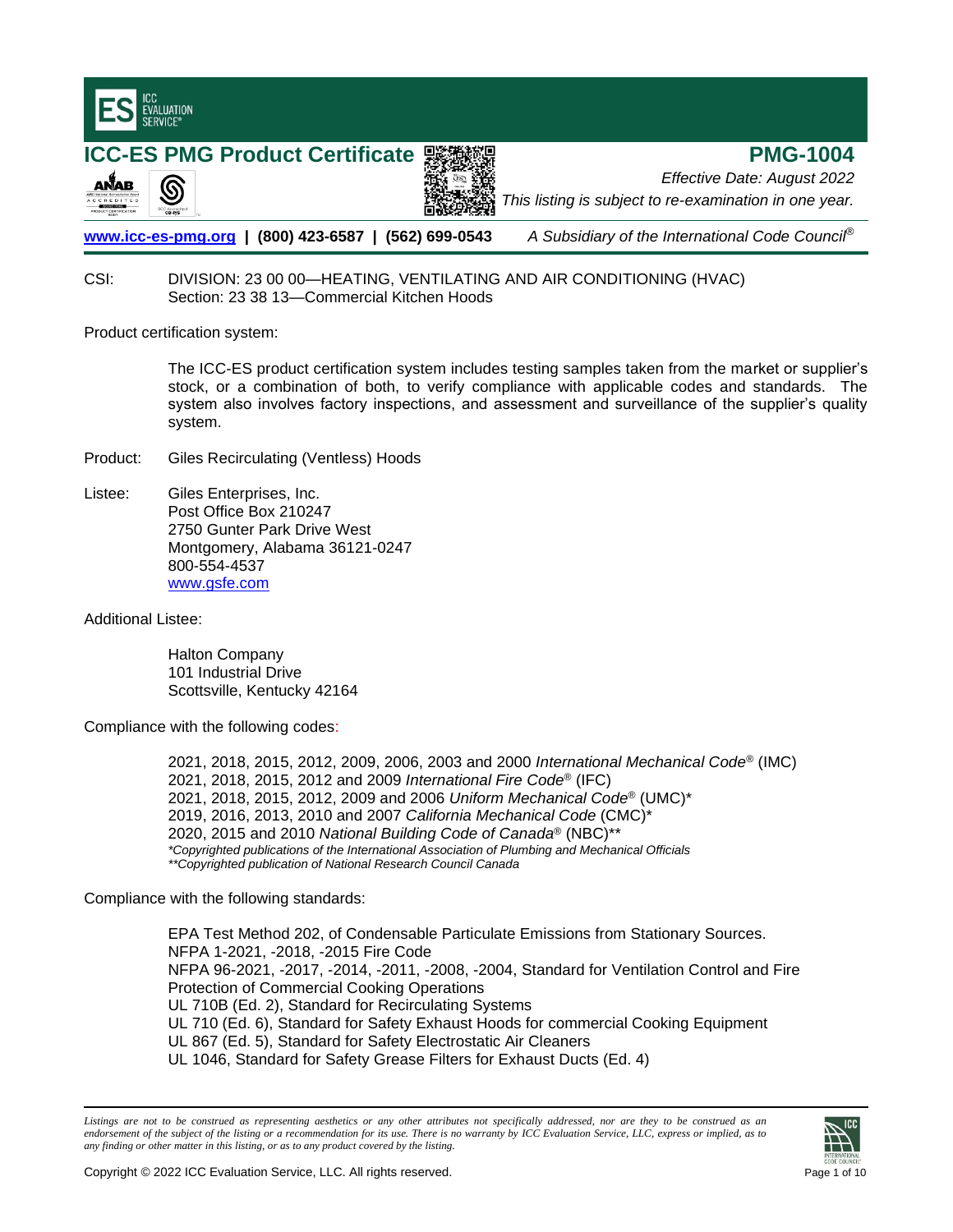#### Identification:

Each unit must be identified with a label bearing the Giles Enterprises name and address, model number, serial number, the ICC-ES PMG listing mark. The ICC-ES PMG listing number (PMG-1004) is optional.

#### Installation:

Giles Recirculating (Ventless) Type I hoods are used with electrical powered commercial cooking equipment for the collection of smoke and grease-laden vapors. Filtered air is recirculated into the room after passing through a filtering system consisting of a baffle filter, an electrostatic precipitator, a charcoal filter and pre-filter. Pre-filters are only on the FSH-4 through FSH-6 models. Exhaust to the outdoors is not required for these units.

Spaces in which such systems are located must be considered to be kitchens and must be ventilated in accordance with IMC Table 403.3 or UMC Table 4-1. For the purpose of determining the floor area required to be ventilated, each individual appliance must be considered as occupying not less than 300 square feet (27.87 m<sup>2</sup>), for all INTEGRAL Giles Recirculating Systems and 600 Square Feet (55.74 m²) for Non-Integral Giles Recirculating Systems. See Table 1 for dimensions and specific cooking equipment limitations for each hood model.

Giles ventless hoods must be installed in accordance with the Giles published installation instructions and the applicable code. The instructions within this listing govern if there are any conflicts between it and the manufacturer's published installation instructions.

#### **Automatic Fire Suppression Systems:**

Approved automatic fire suppression systems are used on all Type I hoods covered by this listing in accordance with IMC Section 509 or UMC Section 513, as applicable.

**Models FSH-4 through FSH-6; Models EH-5 and EH-6; Model GVH-C and GVH-F,** GBF-2-35- GVH, GBF-2-50-GVH**:** These models are pre-piped for onsite installation of an Ansul R102 or Piranha fire suppression system with a minimum 3-gallon (11.4 L) tank. Fire suppression nozzles located in the hood filter and plenum areas are installed at the factory. Nozzles below the hood serving the appliance are selected based on equipment served for each particular installation, and thus are not included in Table 3. Installation must be performed by an authorized Ansul or licensed and qualified fire suppression agent/distributor in accordance with the system listing.

**Models GVH-C, GVH-F**: These models are Ventless Hood Systems for use as a counter-top hood, Floor Stand hood respectively. The exhaust air outlet must not be obstructed. A minimum clearance of 18 inches (457.2 mm) between the air outlet and the ceiling or any other overhead obstruction must be maintained. 0" clearance on top when using the air diverter stack.

**Models GXF:** these models are a deep fat fryer with Type 1 integral recirculating hood that comes with a Listed Fire Suppression System using Amerex suppression agent. Final installation must be performed by an authorized Agent or licensed and qualified fire suppression agent/distributor in accordance with the system listing, and units Fire Suppression Manual.

**All Other Type I Models:** All other Type I hood models are shipped pre-piped with fire suppression nozzles installed in the following locations:

- 1. Above the cooking surface and pointed down to the cooking surface.
- 2. In the plenum behind the baffle filters.
- 3. Between the charcoal filter and the exhaust fan.

See Table 3 for fire suppression equipment details. Final installation must be performed by an authorized Ansul or licensed and qualified fire suppression agent/distributor in accordance with the system listing.

## **Activation of Fire Suppression System on All Type I Hoods:**

1. Models FSH-4 through FSH-6: System is activated by any of the four fusible links located on the hood. The fusible links are located behind each baffle filter (two each) and before each exhaust blower (two each).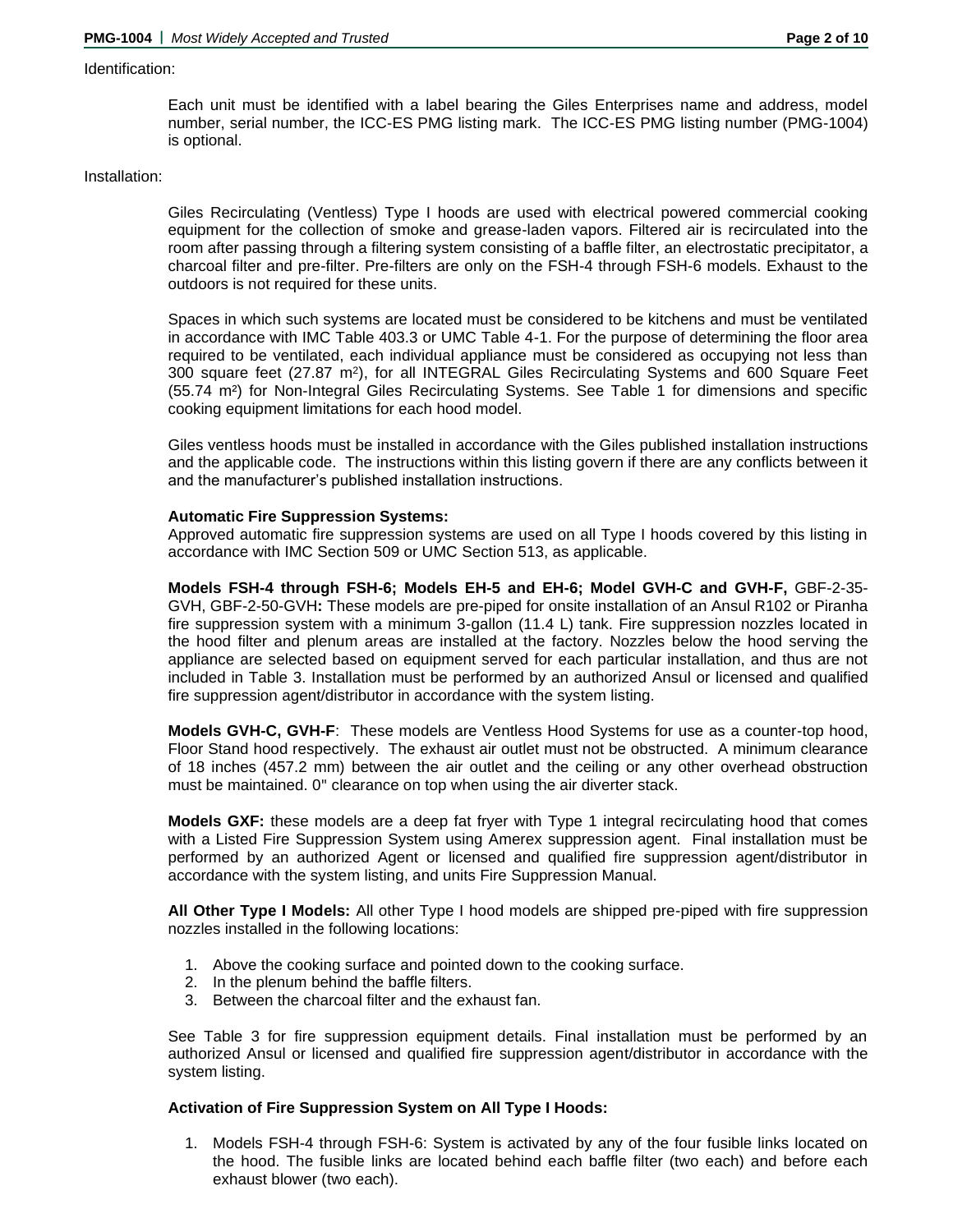- 2. The GVH, GBF-2-35-GVH, GBF-2-50-GVH hoods use three fusible links: one appliance fusible link in the lower hood area, one fusible link behind the baffle filter and one fusible link after the charcoal filter.
- 3. All other Type I models: System is activated by either of two fusible links placed after the charcoal filter and over the cooking surface, or after the baffle filter.

**Manual Activation of Fire Suppression System:** The fire suppression system on Models GFX, GBF, GEF, CF (MGF) and WOG can be manually activated at the front of the unit, or by a remote pull where required.

**Fire Damper:** A listed fire damper, activated by a 285ºF (140ºC) fusible link, is positioned at the exhaust outlet. The following interlocks are provided:

- 1. Extinguisher interlock switch: Disconnects power either to the appliance served on POVH, OVH-XX, FSH (series), GVH-C&F, and EH series models or the element relay (all other Type I hood models, including the GBF-2-35-GVH, GBF-2-50-GVH), if the fire suppression system discharges or becomes inactive. The blower remains operational during this activation.
- 2. Alarm tie-in switch: If required by the applicable code, allows tie-in of the hood to the fire alarm and detection system.

Portable fire extinguishers are not supplied by Giles, but are required to be installed in kitchen cooking areas in accordance with NFPA 10, Standard for Portable Fire Extinguishers, Table 3-3.1 for Extra (high) Hazard. A fire extinguisher with a basic minimum extinguisher rating of 40-B must be installed so that there is a maximum travel distance to the extinguisher of 30 feet (9.15 m). Additionally, an extinguisher with a basic minimum extinguisher rating of 80-B must be installed so that there is a maximum travel distance of 50 feet (15.25 m).

### **Clearances to Combustible Materials:**

Models FSH-4 through FSH-6, EH-5, and EH-6 require a minimum clearance to combustibles of 18 inches (610 mm) on the sides and front. FSH-4 through FSH-6 models must have a clearance from the hood exhaust to the ceiling of 14 inches (457 mm). Equipment used with these hoods must be held in place using an approved restraining device. Fryer vats are centered beneath the fire suppression nozzle with a minimum clearance of  $15\frac{1}{2}$  inches (394 mm) from the front and  $8\frac{1}{4}$  inches (210 mm) from the sides of the hood to the fry vat, and a clearance of 42 inches (1067 mm) maximum from the fryer cooking surface to the front lower edge of the hood. Electric ovens are centered beneath the hood with a minimum horizontal clearance of 0 inches (0 mm) from the front to the edge of the oven, 0 inches (0 mm) horizontally from the sides of the hood to the oven and a clearance of 42 inches (1067 mm) maximum vertical clearance from the top of the oven to the front lower edge of the hood. Griddle and range applications are centered beneath the fire-suppression nozzles with a minimum clearance of 15 inches (381 mm) from the front to the edge of the heat source on the griddle or range, 6 inches (152 mm) from the sides of the hood to the heat source on the griddle or range, and a clearance of 42 inches (1067 mm) maximum from the heat source on the griddle or range surface to the front lower edge of the hood. (There is a maximum of eight burners for the range application.) FSH-4 through FSH-6 hoods used with the optional hood stand has 0-inch (0 mm) clearance on each side for the appliance to be used, and 0-inch (0 mm) clearance to combustible surfaces on the left, right and the back side of the hood.

Type I hoods using the Piranha fire suppression system may be installed without the equipment centered beneath the nozzles when installed in accordance with the Giles Enterprises published installation instructions and Piranha Restaurant Fire Suppression Systems Data/Specifications.

FSH-2 series, WOG series and GEF series have 0-inch (0 mm) clearance on all sides and top to combustibles. POVH and OVH-XX have 0" clearance from the top when supplied with the diverter stack.

GVH series, and GBF-VH series have a 0-inch (0 mm) clearance to combustibles on the sides and back, and require a minimum clearance to combustibles of 18 inches (457 mm) on the top and front of the unit. 0" clearance on top when using the air diverter stack.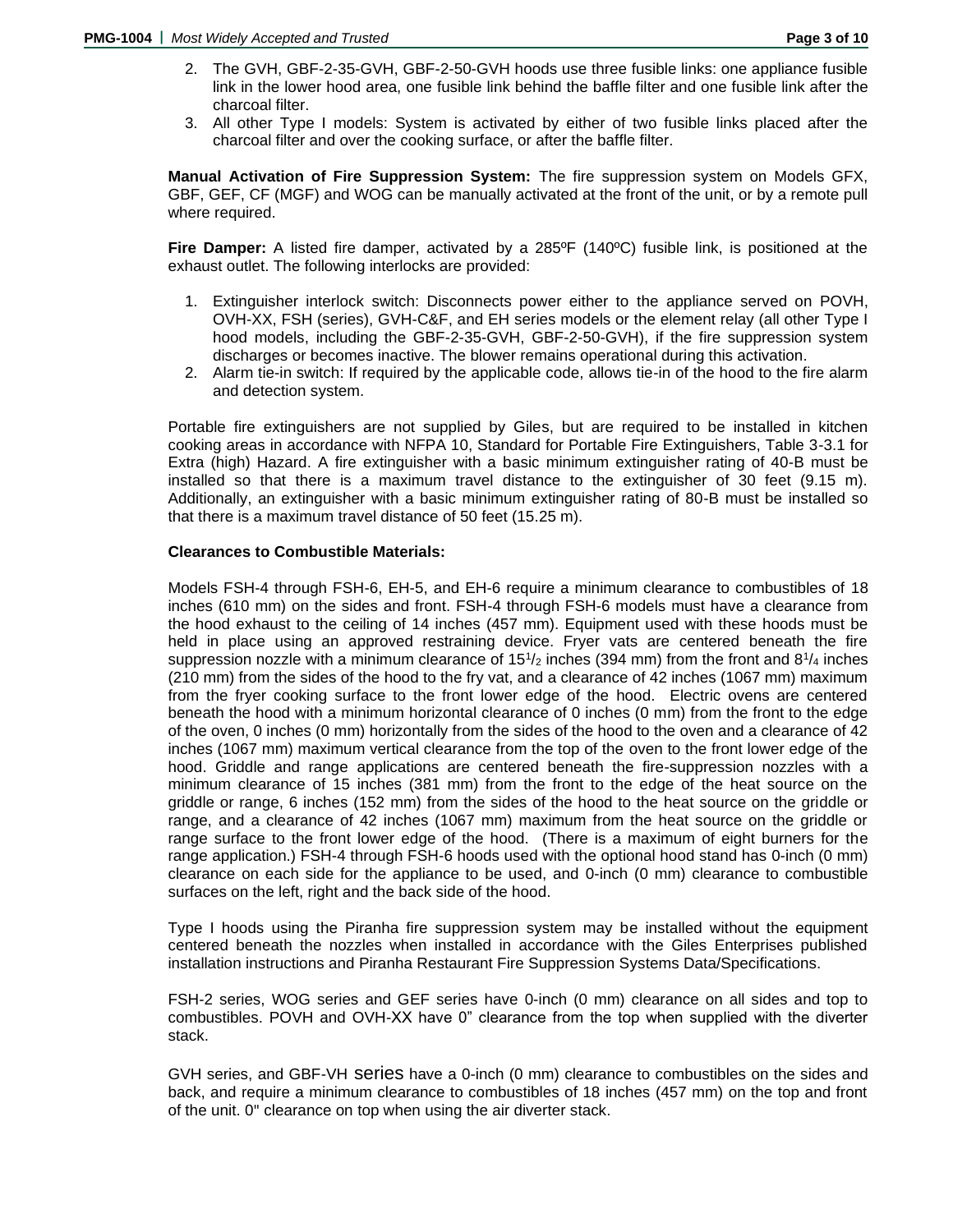#### Models:

## **Note: Certain models may be limited in supply, verify with the listing holder for availability.**

## **GILES HOODS**

#### **Hood Assembly**

Giles hoods are fabricated from minimum No. 18 gage [0.048 inch (1.22 mm)] stainless steel. For Type I hoods, all seams and joints subject to grease collection have a liquid-tight, continuous weld, or are sealed at the factory with listed fire caulk. All FSH, GVH and EH hoods operate on a 208/240-volt power supply, all integral units operate on a 208-volt or 240-volt power supply. Consult factory for international voltages.

Filters: Baffle filters complying with UL Standard 1046 and electrostatic precipitators complying with UL Standard 867 are used in the hoods.

- Interlocks: The following is a list of interlocks supplied with Giles recirculating hoods, and their functions (activation of interlocks will result in shutdown either of the appliance served or its heating element):
	- 1. Filter door or access panel switch: ensures the door or access panel which encompasses the air flow section is in place and properly sealed.
	- 2. Filter component placement switch: ensures each filter component is in place: baffle filter switch, charcoal filter switch and the prefilter switch (models FSH-4 through FSH-6, EH-5 and EH-6 only).
	- 3. Electrostatic precipitator: ensures the electrostatic precipitator is properly placed and performing. (not included with the GFX, it does not have an EAC)
	- 4. Filter clogged switch: ensures that the air flow does not fall 25 percent below the system's normal operating flow or 10 percent below the lower air flow limit, whichever is lower.

## **Recirculating (Ventless) Type I Hoods:**

FSH-2 series: All Model FSH-2 hoods are Type I recirculating freestanding hoods for use over a single appliance in accordance with Table 1 of this listing.

FSH-4 through FSH-6 and GVH: All Models FSH-4 through FSH-6 and GVH are Type I recirculating (ventless) hoods for use over fryer vats, ovens, griddles, Vertical & Horizontal Broilers, or ranges.

Models CF-200VH (MGF-20VH), CF-400 VH (MGF-40-VH), CF-500 VH (MGF-50-VH), GBF-50-VH GBF-35D-VH, GBF-50D-VH, GBF-2-35-GVH, GBF-2-50-GVH, GEF-400VH, GEF-560VH, GEF-720VH, WOG-MP-VH, and WOG-20MP-VH. These models are Type I recirculating hoods combined with integral deep-fat fryers in accordance with Table 1 of this listing.

The recirculating (Ventless) Type 1 Hoods are proven to comply with UL 710B and NFPA 96.

**Models GXF:** these models are a deep fat fryer with a Type 1 integral recirculating hood. The recirculation system is proven to comply with UL 710B and NFPA 96.

## **Listed Recirculating (Ventless) Hoods:**

Giles models LPV-XX are factory-built, recirculating (ventless) hoods used over specific limited ovens in accordance with Table 1 of this listing. Filtered air is recirculated into the room after passing through a filtering system consisting of a baffle filter, and charcoal filter or a baffle filter and fiber filter or a baffle filter and fiber filter with HEPA filter. These recirculating (ventless) hoods have a Drip Pan for condensation. Table 1 details dimensions and limits for cooking equipment used with each hood model. Hoods in this category are **not** available with an integral fire extinguishing system

Giles models OVH-XX, PO-VH, and PH-VH are factory-built, recirculating (ventless) hoods used over specific limited appliances in accordance with Table 1 of this listing. Filtered air is recirculated into the room after passing through a filtering system consisting of a baffle filter, an electrostatic precipitator and a charcoal filter. These recirculating (ventless) hoods are not equipped with a grease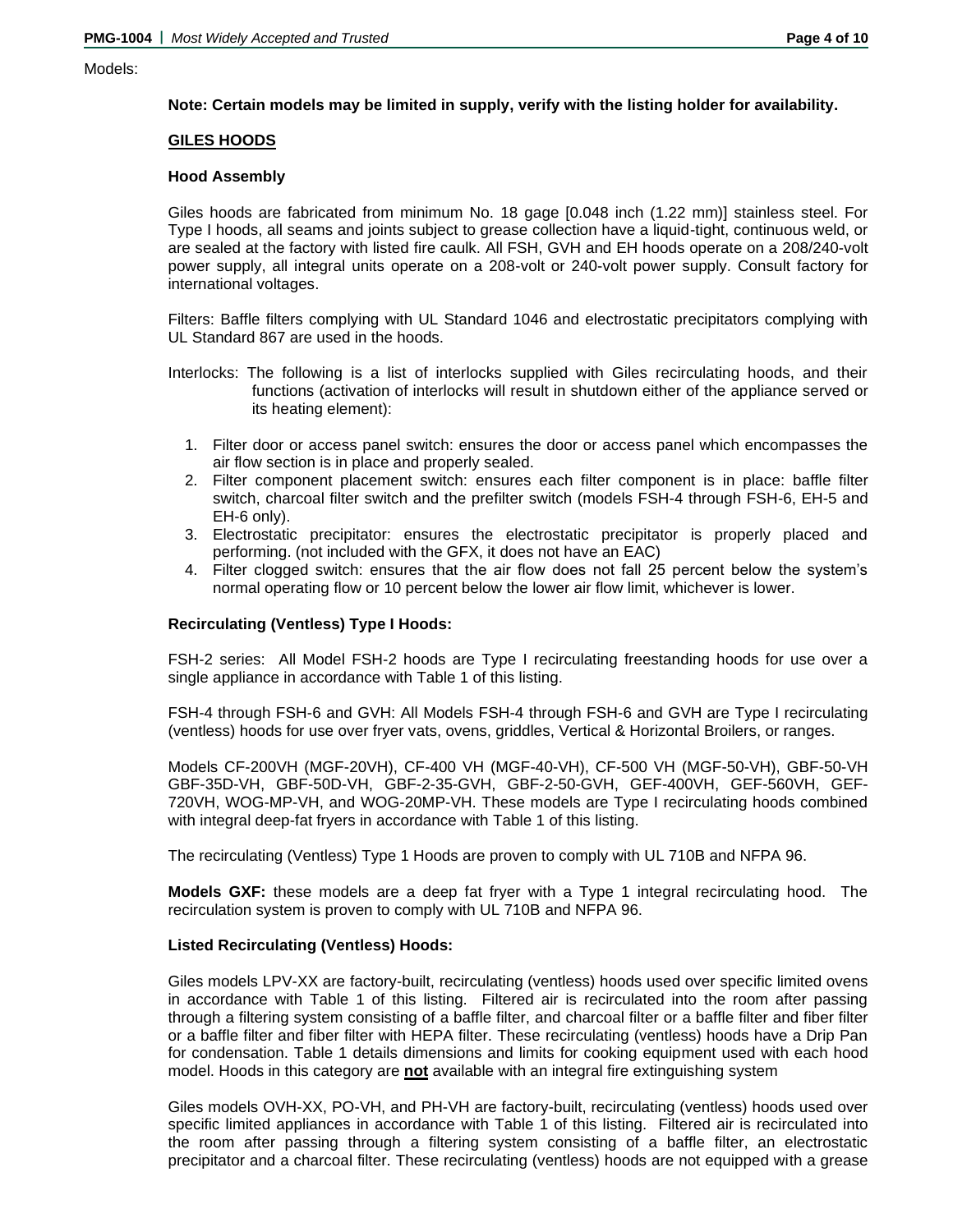trough and cup. Table 1 details dimensions and limits for cooking equipment used with each hood model.

Hoods in this category are not factory-provided with an integral fire extinguishing system. In order to be used in Type I applications, a fire suppression system must be installed in accordance with the applicable code.

These hoods meet or exceed the grease laden emission requirement in UL710B when tested in accordance with EPA test method 202.

## **GVH Series Ventless Hood System:**

GVH Series Ventless Hood is constructed of 20-Ga & 18Ga Stainless Steel. GVH-C model is designed for use as a counter-top hood and is for the removal of grease-laden cooking vapors produced by a variety of small commercial appliances. The GVH-F is the Floor Stand Version.

### **Conventional Type I:**

Models EH-5 and EH-6 are conventional Type I hoods which discharge exhaust outdoors through a grease hood duct system conforming to the applicable code. These models comply with UL 710, and are recognized for use over equipment using any fuel source. Except for components required for venting to the outdoors, Model EH-5 is identical to Model FSH-5 and Model EH-6 is identical to Model FSH-6. See Table 2 for limitations of use.

### **HALTON HOODS**

| <b>Giles Model Number</b> | <b>Halton Model Number</b> | <b>Hood Description</b>                     |
|---------------------------|----------------------------|---------------------------------------------|
| FSH-2                     | KSH-2                      | <b>Ventless Hood</b>                        |
| <b>FSH-2A-99</b>          | <b>KSH-2A-99</b>           | <b>Ventless Hood</b>                        |
| FSH-4                     | KSH-4                      | <b>Ventless Hood</b>                        |
| FSH-5                     | KSH-5                      | <b>Ventless Hood</b>                        |
| FSH-6                     | KSH-6                      | <b>Ventless Hood</b>                        |
| $FSH 2 - UV$              | KSH-UV-2 UV                | <b>Ventless Hood</b>                        |
| <b>FSH-2A-99 UV</b>       | <b>KSH-UV-2A-99 UV</b>     | <b>Ventless Hood</b>                        |
| FSH-5-UV                  | KSH-UV-5 UV                | <b>Ventless Hood</b>                        |
| FSH-6-UV                  | KSH-UV-6 UV                | <b>Ventless Hood</b>                        |
| OVH-XX                    | KO                         | Oven Ventless Hood                          |
| OVH-XX-C                  | <b>KCO</b>                 | <b>Counter Oven Ventless Hood</b>           |
| OVH-XX (UV) UVC           | KO-UV                      | UV Oven Ventless Hood                       |
| PO-VH                     | <b>KCMO</b>                | Ceiling Mounted Oven Ventless Hood          |
| PO-VH (UV) UVC            | KCMO-UV                    | Ceiling Mounted Oven UV Ventless Hood       |
| WOG-MP-VH                 | <b>KFMP</b>                | Fryer Multi-Purpose Ventless Hood           |
| WOG-20MP-VH               | KFMP-JR                    | Junior Fryer Multi Purpose Ventless Hood    |
| WOG-MP-VH-UV              | <b>KFMP-UV</b>             | Fryer Multi-Purpose UV Ventless Hood        |
| WOG-20MP-VH-UV            | KFMP-JR-UV                 | Junior Fryer Multi Purpose UV Ventless Hood |
| GEF-400 - VH              | <b>KFK-400</b>             | Fry Kettle Ventless Hood                    |
| GEF-560 - VH              | <b>KFK-560</b>             | Fry Kettle Ventless Hood                    |
| GEF-720 - VH              | <b>KFK-720</b>             | Fry Kettle Ventless Hood                    |
| GEF-400 - VH (UV)         | <b>KFK-UV-400</b>          | Fry Kettle UV Ventless Hood                 |
| GEF-560 - VH (UV)         | <b>KFK-UV-560</b>          | Fry Kettle UV Ventless Hood                 |
| GEF-720 - VH (UV)         | <b>KFK-UV-720</b>          | Fry Kettle UV Ventless Hood                 |
| EH-5 & EH 6               | KEH-5 & KEH-6              | Air Purification Hood                       |
| GVH-C                     | <b>KCT</b>                 | <b>Counter Top Ventless Hood</b>            |
| GBF-D-VH - Model 35 & 50  | KEF-UV                     | <b>Electric Fryer Ventless Hood</b>         |

Cross-Reference between Giles Model number and Equivalent Halton Model Number

# Conditions of Listing:

- 1. The hoods are fabricated, identified, and installed in accordance with this listing, NFPA 96, and the applicable code.
- 2. Recirculating hoods are recognized for use with cooking equipment in accordance with Table 1.
- 3. Each Type I hood must operate with an approved fire suppression system. Where applicable, fire suppression nozzles are field-installed in accordance with Table 3.
- 4. Clearance must be as noted under the Installation section, above, and Tables 1 and 2. However, these stated clearances may be reduced in accordance with the applicable code. All hoods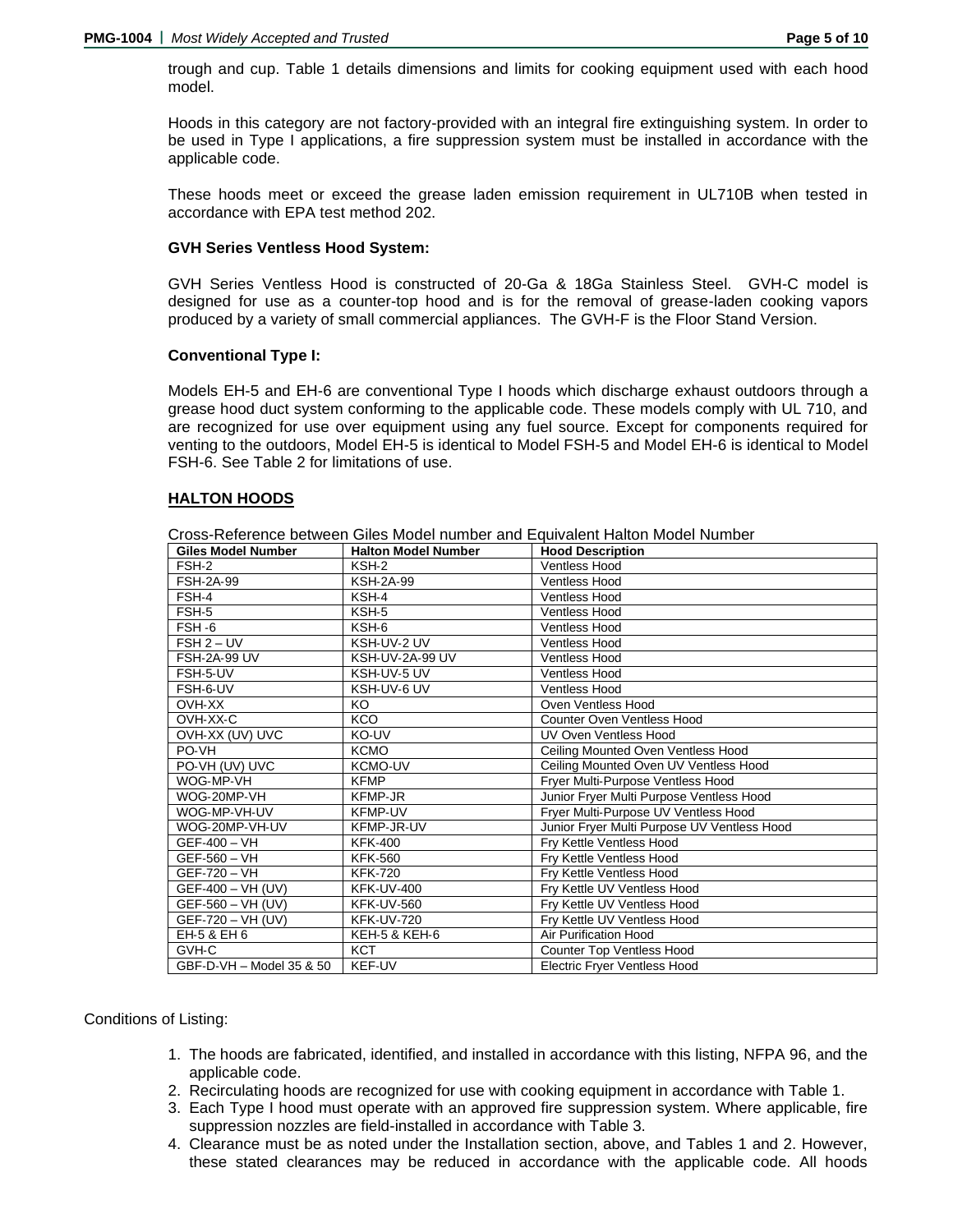covered by this listing may be installed with a 0-inch (0 mm) clearance to non-combustible construction.

- 5. Charcoal filters (and pre-filters for FSH-4 through FSH-6 only) must be changed periodically in accordance with the manufacturer's published installation instructions. Baffle filter and electronic air cleaner (EAC) must be cleaned daily. Maintenance must be provided by the owner in accordance with Chapter 13 of NFPA 96 (Re-circulating Systems) and Chapter 14 of NFPA 96 2021.
- 6. The Giles Recirculating (Ventless) Hoods are under a quality control program with annual surveillance inspections by ICC-ES.

# **Note: Certain models may be limited in supply, verify with the listing holder for availability.**

| <b>HOOD</b>                                             | <b>HOOD</b> | <b>UNIT</b>                                                                                                                                                                                  | <b>COOKING EQUIPMENT4,5</b>                  |                                       |                                           |                                                                    |  |  |  |  |
|---------------------------------------------------------|-------------|----------------------------------------------------------------------------------------------------------------------------------------------------------------------------------------------|----------------------------------------------|---------------------------------------|-------------------------------------------|--------------------------------------------------------------------|--|--|--|--|
| <b>MODEL</b>                                            | <b>TYPE</b> | <b>OVERALL</b><br><b>DIMENSIONS,</b><br>$W \times D \times H$ (inches) <sup>1</sup>                                                                                                          | <b>Equipment</b><br><b>Model</b>             | <b>Maximum</b><br><b>Power</b><br>(W) | <b>Shortening</b><br>Capacity<br>(pounds) | <b>Maximum Cooking</b><br>Area                                     |  |  |  |  |
| <b>CF 200 VH</b><br>(MGF-20-<br>$VH$ <sup>1</sup>       | Type I      | $18^{1}/_8 \times 28^{7}/_8 \times 81^{15}/_{16}$                                                                                                                                            | Integral fryer                               | 6200                                  | 26                                        | Integral                                                           |  |  |  |  |
| <b>CF 400 VH</b><br>(MGF-VH,<br>MGF-40-VH) <sup>1</sup> | Type I      | $24^{1}/_8 \times 33^{7}/_{16} \times 84$                                                                                                                                                    | Integral fryer                               | 10,400                                | 40                                        | Integral                                                           |  |  |  |  |
| <b>CF 500 VH</b><br>(MGF-50-<br>$VH$ <sup>1</sup>       | Type I      | $24^{1}/_8 \times 34^{7}/_8 \times 84$                                                                                                                                                       | Integral fryer                               | 15,400                                | 45                                        | Integral                                                           |  |  |  |  |
| <b>FSH-2 Series</b>                                     | Type I      | $29^{5}/_8 \times 31^{1}/_2 \times 83^{3}/_4$<br>$29^{5}/_8 \times 31^{1}/_2 \times 101^{11}/_{16}$<br>2911/ <sub>16</sub> X 38 <sup>3</sup> / <sub>4</sub> X 98 <sup>1</sup> / <sub>2</sub> | Fryers <sup>2</sup>                          | 20,000                                | 110                                       | 380 in <sup>2</sup>                                                |  |  |  |  |
| <b>FSH-2A-99W</b>                                       | Type I      | $37^{3}/_{16}$ X $38^{3}/_{4}$ X $98^{1}/_{2}$                                                                                                                                               | Oven                                         | 8,000                                 | <b>NA</b>                                 | 54" high X 30" wide X<br>25" deep                                  |  |  |  |  |
|                                                         |             |                                                                                                                                                                                              | Fryers <sup>2</sup>                          | 20,000 single<br>40,000 total         | 160<br>(total)                            | 576 in <sup>2</sup> single fryer<br>760 in $2$ any<br>combination  |  |  |  |  |
| FSH-4                                                   | Type I      | $48^{11}/_{16} \times 49^{11}/_{16} \times 72^{1}/_{8}$                                                                                                                                      | Ovens                                        | 55,000                                | N/A                                       | 48"L x 42"D                                                        |  |  |  |  |
|                                                         |             |                                                                                                                                                                                              | Griddles, <sup>5</sup><br>range <sub>3</sub> | 25,000                                | N/A                                       | 36"L $\times$ 26"D <sup>3</sup>                                    |  |  |  |  |
|                                                         |             |                                                                                                                                                                                              | Fryers <sup>2</sup>                          | 20,000 single<br>40,000 total         | 160<br>(total)                            | 380 in <sup>2</sup> single fryer<br>760 in $^2$ any<br>combination |  |  |  |  |
| FSH-5                                                   | Type I      | $60^{11}/_{16} \times 49^{5}/_{8} \times 72$                                                                                                                                                 | Ovens                                        | 55,000                                | N/A                                       | 60"L x 42"D                                                        |  |  |  |  |
|                                                         |             |                                                                                                                                                                                              | Griddles, <sup>5</sup><br>range <sub>3</sub> | 25,000                                | N/A                                       | 48"L × 26"D <sup>3</sup>                                           |  |  |  |  |
| FSH-6                                                   | Type I      | $72^{11}/_{16} \times 49^{5}/_{8} \times 72$                                                                                                                                                 | Fryers <sup>2</sup>                          | 20,000 single<br>40,000 total         | 160<br>(total)                            | 380 in <sup>2</sup> single fryer<br>760 in $2$ any<br>combination  |  |  |  |  |
|                                                         |             |                                                                                                                                                                                              | Ovens                                        | 55,000                                | N/A                                       | 72"L x 42"D                                                        |  |  |  |  |
|                                                         |             |                                                                                                                                                                                              | Griddles, <sup>5</sup><br>range <sub>3</sub> | 25,000                                | N/A                                       | 60"L $\times$ 26"D <sup>3</sup>                                    |  |  |  |  |
| GBF-35D-VH                                              | Type I      | $42 \times 24\frac{1}{2} \times 85$                                                                                                                                                          | Integral<br>Fryers <sup>2</sup>              | 18,000                                | 35                                        | Integral                                                           |  |  |  |  |
| GBF-50D-VH                                              | Type I      | $42 \times 24\frac{1}{2} \times 85$                                                                                                                                                          | Integral<br>Fryers <sup>2</sup>              | 18,000                                | 50                                        | Integral                                                           |  |  |  |  |
| GBF-50-VH                                               | Type I      | 39 x 20.30 x 86                                                                                                                                                                              | Integral Fryer                               | 18,000                                | 50                                        | Integral                                                           |  |  |  |  |
| GBF-2-35-<br><b>GVH</b>                                 | Ventless    | $32.5 \times 35.5 \times 82.5$                                                                                                                                                               |                                              | Integral Fryers 18,000 each fryer     | 35                                        | Integral                                                           |  |  |  |  |
| GBF-2-50-<br><b>GVH</b>                                 | Ventless    | $32.5 \times 35.5 \times 82.5$                                                                                                                                                               |                                              | Integral Fryers 18,000 each fryer     | 50                                        | Integral                                                           |  |  |  |  |
| GEF-400-VH                                              | Type I      | $24 \times 37^{1/2} \times 84$                                                                                                                                                               | <b>Integral Fryer</b>                        | 10,400                                | 45                                        | Integral                                                           |  |  |  |  |
| GEF-560-VH                                              | Type I      | $24 \times 37^{1/2} \times 84$                                                                                                                                                               | Integral fryer                               | 15,400                                | 60                                        | Integral                                                           |  |  |  |  |

**TABLE 1—RECIRCULATING HOODS**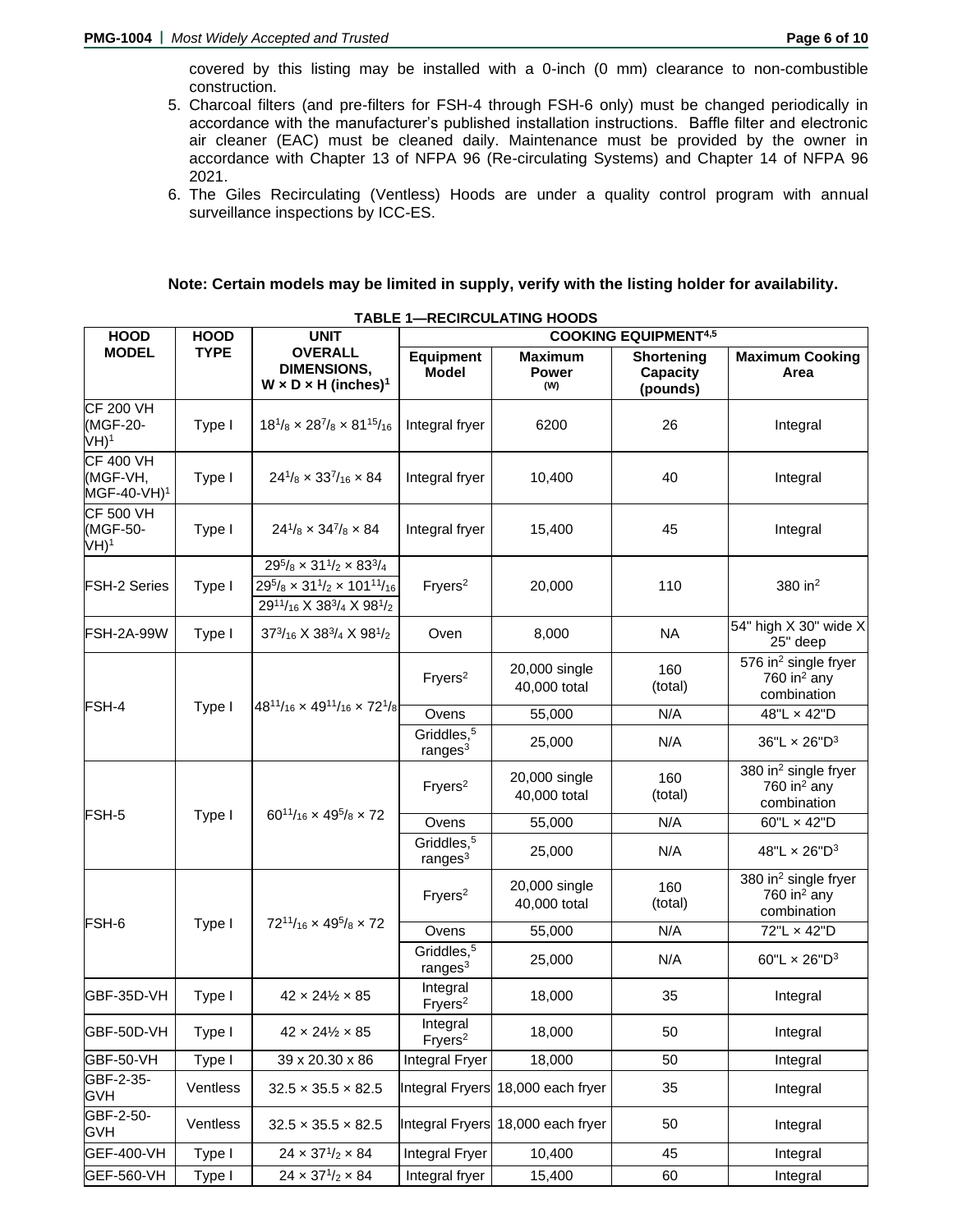**PMG-1004 |** *Most Widely Accepted and Trusted* **Page 7 of 10**

| <b>GEF-720-VH</b>          | Type I                   | $24 \times 37^{1/2} \times 84$                             | Integral fryer | 20,400          | 75  | Integral                                                                             |
|----------------------------|--------------------------|------------------------------------------------------------|----------------|-----------------|-----|--------------------------------------------------------------------------------------|
| GXF-Express<br>Fry unit    | Type I                   | $20^{13}/_{32}$ x $29^{9}/_{16}$ x $34^{5}/_{8}$           | Integral fryer | 8500            | 21  | Integral                                                                             |
| LPV-XX                     | See<br>Footnote 7        | $30.5 \times 37.4 \times 19.6$<br>37.5 x 37.4 x 19.6       | Ovens          | 19000           | N/A | Oven Cooking Cavity<br>28" x 23" X 31.5"<br>(nominal)<br>Not to exceed               |
|                            | (No Fire<br>Suppression) | 46.5 x 37.4 x 19.6<br>48 x 37.4 x 19.6                     |                | (Up to 64 amps) |     | $(20, 286 \text{ in}^3 / 11.73 \text{ ft}^3)$<br>or the maximum width of<br>the hood |
| OVH-XX <sup>8</sup>        | See                      | $36 \times 40\%$ <sub>16</sub> $\times 21\%$ <sub>16</sub> | Ovens          | 11,500          | N/A | 43" x 40 $\frac{9}{16}$ "                                                            |
|                            | Footnote 9               |                                                            | Rotisseries    | 6200            | N/A | 34" x 25" (nominal)                                                                  |
| PO-VH or                   | See                      | $60^{7}/_{16} \times 41^{5}/_{8} \times 24^{13}/_{16}$     | Ovens          | 50,000          | N/A | N/A                                                                                  |
| IPH-VH                     | Footnote 9               |                                                            | Rotisseries    | 6200            | N/A | N/A                                                                                  |
| WOG-MP-<br>VH <sup>1</sup> | Type I                   | $24^{1}/8 \times 33^{7}/16 \times 84$                      | Integral fryer | 20,400          | 70  | Integral                                                                             |
| WOG-20MP-<br>VH1           | Type I                   | $18^{1}/_8 \times 29^{5}/_{16} \times 81$                  | Integral fryer | 6,200           | 30  | Integral                                                                             |
| WOG-D-VH <sup>1</sup>      | Type I                   | $24^{3}/_{16} \times 38^{5}/_{8} \times 80^{1}/_{2}$       | Integral fryer | 11,900          | 65  | Integral                                                                             |

For SI: 1 inch =  $25.4$  mm, 1 pound =  $0.454$  kg, 1 cfm =  $0.589$  m<sup>3</sup>/s.

<sup>1</sup>Overall dimensions include hood and fryer; numbers in parentheses represent previous model numbers.

<sup>2</sup>Maximums shown apply to any potential fryer.

<sup>3</sup>Maximum of eight burners.

<sup>4</sup>Minimum clearance from the top of the exhaust outlet to any ceiling for units without the listed diverter stack is 12 inches (305 mm). Models FSH-4 through FSH-6 requires 14 inches (356 mm) from the top of the exhaust outlet to any ceiling. A maximum clearance of 42 inches (1067 mm) is required, measured from the top of the heater surface of the appliance to the bottom edge of the hood skirt.

5Maximum cooking temperature is 400ºF (204ºC) for all griddles and ranges, 350ºF (177ºC) fryers, 450°F (232°C) for FSH-2A-99W and 500°F (260°C) for all other ovens. Models OVH-XX and PO-VH do not have a maximum cooking temperature.

<sup>6</sup> When kW rating of the rotisserie oven exceeds 6.2 kW, the hood is marked with the manufacturer and model of the specific rotisserie oven(s) and noted with door latch time.

<sup>7</sup> LPV-XX Hoods do not have a fire suppression system in accordance with the Listed Recirculating (Ventless) Hoods section of this listing, Maximum Cooking Temperature is 572 ºF (300°C)

<sup>8</sup> OVH-XX models may have prefixes and/or suffixes USR/CNR

9 Hoods may be used with or without fire suppression systems in accordance with the Listed Recirculating (Ventless) Hoods section of this listing.

| Appliance (+)         | <b>Description</b>           | <b>FSH-4</b>    | FSH-5           | FSH-6           |
|-----------------------|------------------------------|-----------------|-----------------|-----------------|
| Vertical & horizontal | Maximum input (total)        | 25 KW           | 25 KW           | 25 KW           |
| $Broiler(\#)$         | Maximum cooking temperature  | $500^{\circ}$ F | $500^{\circ}$ F | $500^{\circ}$ F |
|                       | Maximum overall length       | 36 in.          | 48 in.          | 60 in.          |
|                       | Maximum overall Depth        | 26 in.          | 26 in.          | 26 in.          |
|                       | Maximum height(from top of   | 42 in.          | 42 in.          | 42 in.          |
|                       | appliance to bottom of hood) |                 |                 |                 |

(#) – Such as Donair/Gyro machines.

(+) - Electric appliances only.

| <u>IABLE Z-CUNVENTIUNAL EXHAUST HUUDS, ITTET</u> |                                                        |                                        |              |                 |      |                       |                          |  |  |  |
|--------------------------------------------------|--------------------------------------------------------|----------------------------------------|--------------|-----------------|------|-----------------------|--------------------------|--|--|--|
| <b>MODEL</b>                                     | <b>HOOD DIMENSIONS,</b>                                | <b>CLEARANCES (inches)<sup>1</sup></b> |              |                 |      | <b>AIRFLOW</b>        | <b>MAXIMUM APPLIANCE</b> |  |  |  |
| <b>DESIGNATION</b>                               | $L \times D \times H$                                  |                                        | Overhang     | <b>Vertical</b> |      | ∏cfm/foot of          | TEMPERATURE (°F)         |  |  |  |
|                                                  | (inches)                                               | Sides I                                | <b>Front</b> | Max.            | Min. | hood<br>$l$ ength $l$ |                          |  |  |  |
| $EH-5$                                           | $60^{11}/_{16} \times 42^{1}/_{8} \times 81^{1}/_{16}$ | 6                                      | 12           | 42              | 33   | 775                   | 400                      |  |  |  |
| $EH-6$                                           | $72^{11}/_{16} \times 42^{1}/_{8} \times 81^{1}/_{16}$ | 6                                      | 12           | 42              | 33   | 846                   | 400                      |  |  |  |

#### **TABLE 2—CONVENTIONAL EXHAUST HOODS, TYPE I**

For **SI:** 1 inch = 25.4 mm, 1 cfm/ft = 1.931 m<sup>3</sup> /s/m, °F = 1.8 °C + 32.

<sup>1</sup>Dimensions are distances from hood to cooking surface.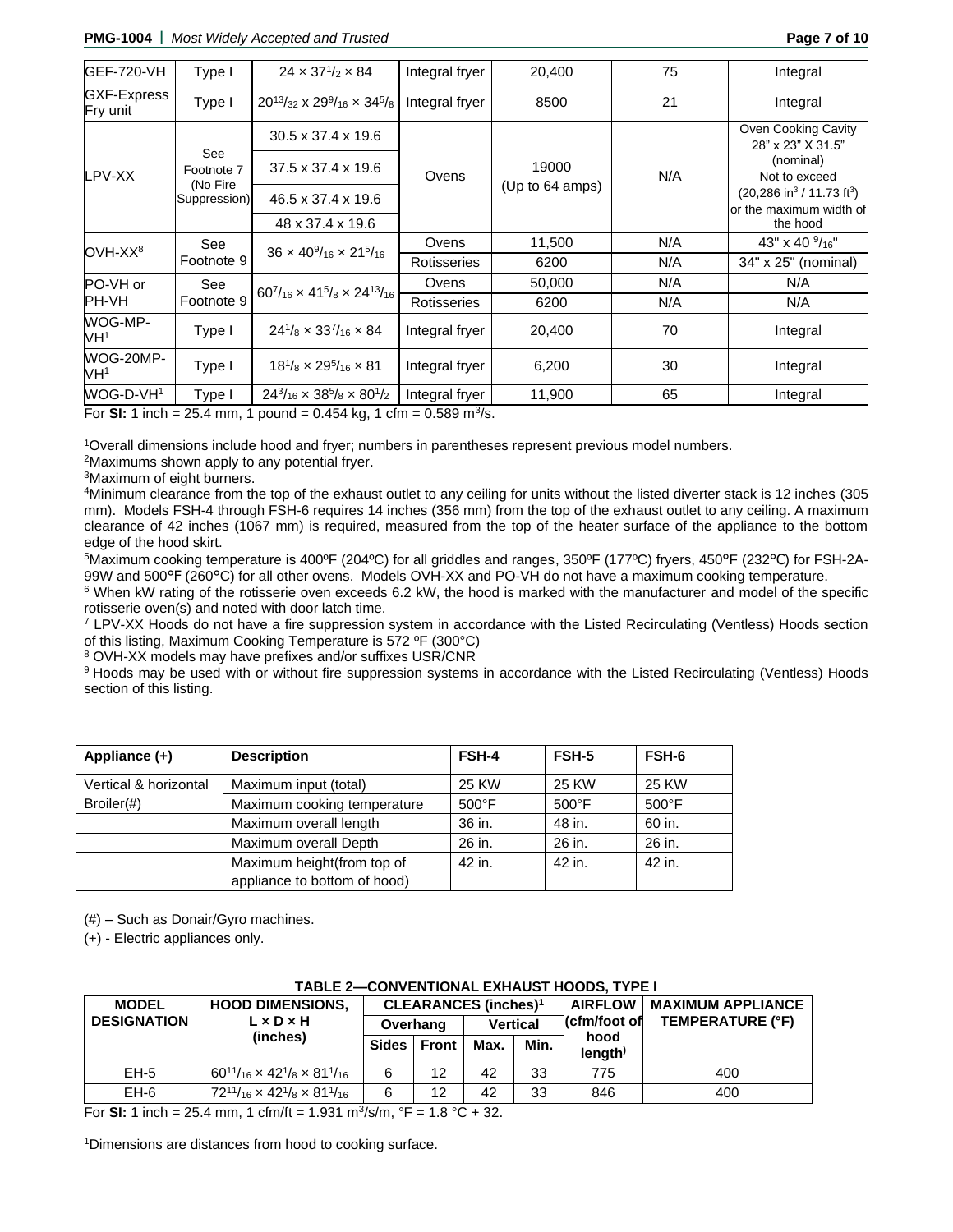| <b>UNIT</b>                                                                                                                                                                                                                                  | <b>AREA</b>      | <b>QUANTITY OF</b>  | <b>NOZZLE</b>  | <b>FUSIBLE LINK</b> |
|----------------------------------------------------------------------------------------------------------------------------------------------------------------------------------------------------------------------------------------------|------------------|---------------------|----------------|---------------------|
| **Failure to use the proper link<br>rating will void warranty**                                                                                                                                                                              | <b>PROTECTED</b> | <b>ANSUL NOZZLE</b> | <b>SIZE</b>    | RATING <sup>2</sup> |
| ICF 200 VH (MGF-20-VH), CF 400 VH                                                                                                                                                                                                            | Appliance        | $\overline{2}$      | $\frac{1}{2}N$ | 135°F (57°C)        |
| (MGF-VH, MGF-40-VH), CF 500 VH<br>(MGF-50-VH), GEF-400VH, GEF-<br>560VH, GEF-720VH, WOG-20MP-VH,<br>GBF-XXD-VH (35 or 50), GVH-C,<br>GVH-F, GBF-50-VH, GBF-2-XX-GVH<br>Note: The GVH - C & F & GBF-2-xx-<br>GVH use (2) 1W Appliance Nozzles | Plenum           | $\overline{2}$      | $1/2$ N        | 165°F (74°C)        |
| FSH-2                                                                                                                                                                                                                                        | Appliance        | $\overline{2}$      | $1/2$ N        | 165°F (74°C)        |
|                                                                                                                                                                                                                                              | Appliance        | $\overline{2}$      | $^{1/2}$ N     | 135°F (57°C)        |
|                                                                                                                                                                                                                                              | Plenum           | $\overline{2}$      | $1/2$ N        | 165°F (74°C)        |
| FSH-2A, FSH-2A-99, FSH-2A-99W                                                                                                                                                                                                                | Appliance        | $\overline{2}$      | 1 N            | 135°F (57°C)        |
|                                                                                                                                                                                                                                              | Plenum           | $\overline{2}$      | 1/2 N          | 165°F (74°C)        |
| WOG-MP-VH                                                                                                                                                                                                                                    | Appliance        | $\overline{2}$      | 1/2 N          | 165°F (74°C)        |
|                                                                                                                                                                                                                                              | Plenum           | $\overline{2}$      | $\frac{1}{2}N$ | 165°F (74°C)        |
| WOG-D-VH <sup>1</sup>                                                                                                                                                                                                                        | Appliance        | 2                   | 1              | 165°F (74°C)        |
|                                                                                                                                                                                                                                              | Plenum           | $\overline{2}$      | $\frac{1}{2}N$ | 165°F (74°C)        |

# **TABLE 3—NOZZLES FOR FIRE SUPPRESSION SYSTEMS, TYPE I**

<sup>1</sup>Hood models EH-5, EH-6, FSH-4 through FSH-6 require specific fire suppression design based on appliance types located below the hood.

2See operator's manual for alternate fusible links based on unit type or distance from appliance to hood.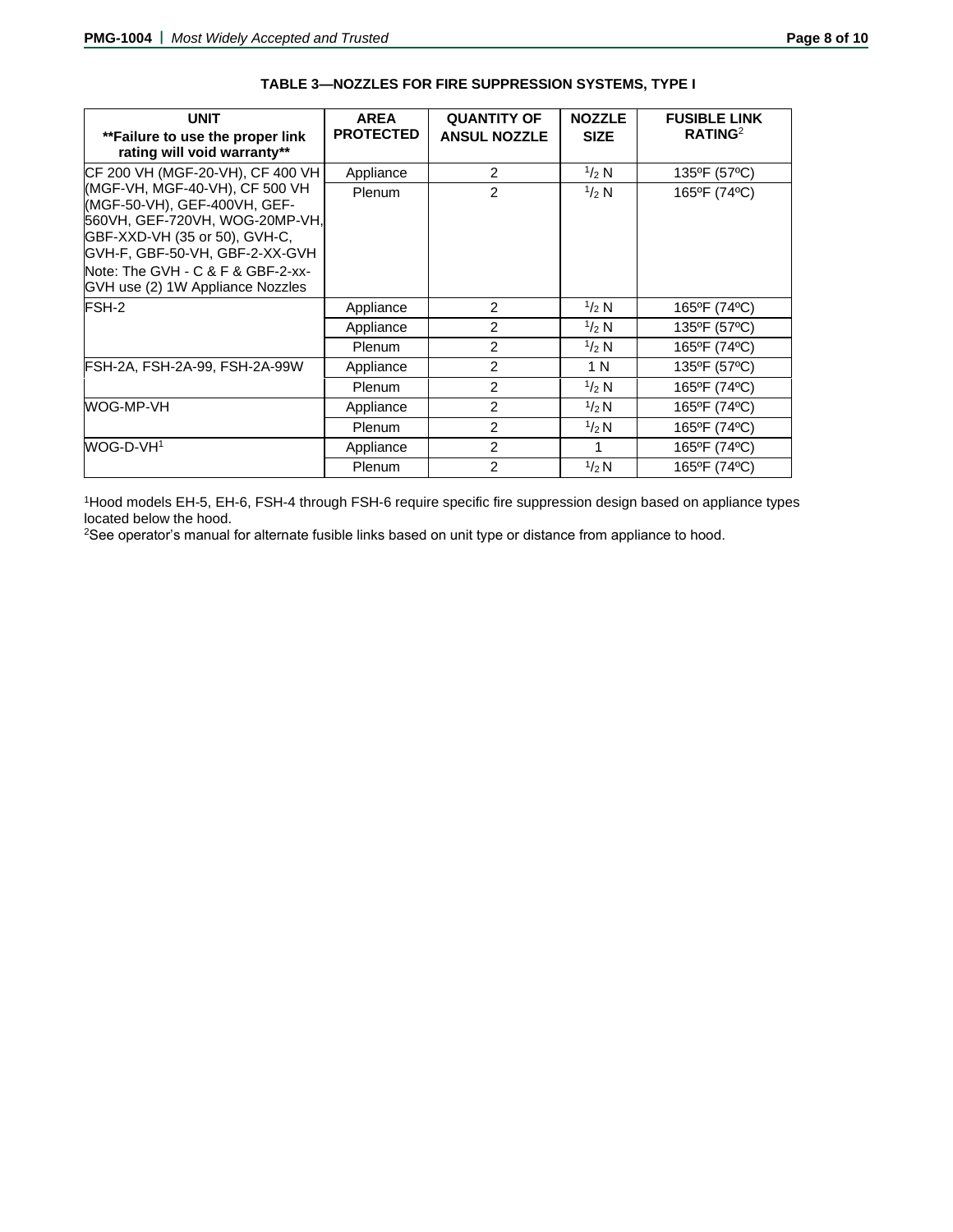

|                                | <b>APPLIANCE RESTRICTIONS</b> |           |            |     |                                                                              |                                    |                                           |                     |                               |  |
|--------------------------------|-------------------------------|-----------|------------|-----|------------------------------------------------------------------------------|------------------------------------|-------------------------------------------|---------------------|-------------------------------|--|
| <b>APPLIANCE</b>               | А                             | в         | С          | D   | MAX AMP.                                                                     | <b>MAX. SURFACE</b><br><b>AREA</b> | <b>MAX. SHORTENING</b><br><b>CAPACITY</b> | MAX.<br><b>TEMP</b> | <b>MAX</b><br><b>ELEMENTS</b> |  |
| <b>FRYER(S)</b>                | $1 - 1/2$                     | 8         | <b>N/A</b> | 19  | 100 TOTAL* (MAX 50AMP)<br><b>THROUGH HOOD</b><br><b>INTERLOCK CONTACTOR)</b> | 576 SQ. IN.                        | 140LBS/9.1 GAL                            | N/A                 | N/A                           |  |
| <b>GRIDDLE</b>                 | $3 - 7/8$                     | $8 - 3/4$ | 19         | N/A | 35                                                                           | 480 SQ. IN.                        | <b>N/A</b>                                | 450F                | N/A                           |  |
| <b>RANGE</b>                   | 4                             | $8 - 3/4$ | 19         | N/A | <b>44 TOTAL ALL BURNERS</b>                                                  | N/A                                | <b>N/A</b>                                | N/A                 | 4                             |  |
| <b>OVEN</b>                    |                               | $8 - 3/4$ | 19         | N/A | 55 TOTAL* (MAX 50AMP)<br><b>THROUGH HOOD</b><br><b>INTERLOCK CONTACTOR)</b>  | N/A                                | <b>N/A</b>                                | 500F                | N/A                           |  |
| <b>CONVEYOR</b><br><b>OVEN</b> | $5 - 1/2$                     | 8         | 19         | N/A | 55 TOTAL* (MAX 50AMP)<br><b>THROUGH HOOD</b><br><b>INTERLOCK CONTACTOR)</b>  | N/A                                | <b>N/A</b>                                | 500F                | N/A                           |  |
| <b>TOASTER</b>                 |                               | $8 - 3/4$ | 19         | N/A | 55 TOTAL* (MAX 50AMP)<br><b>THROUGH HOOD</b><br><b>INTERLOCK CONTACTOR)</b>  | N/A                                | <b>N/A</b>                                | 500F                | N/A                           |  |

\* Appliance(s) exceeding 50 Amps must have a separate circuit from the Hood, but interlocked through the Hood contactor coil.